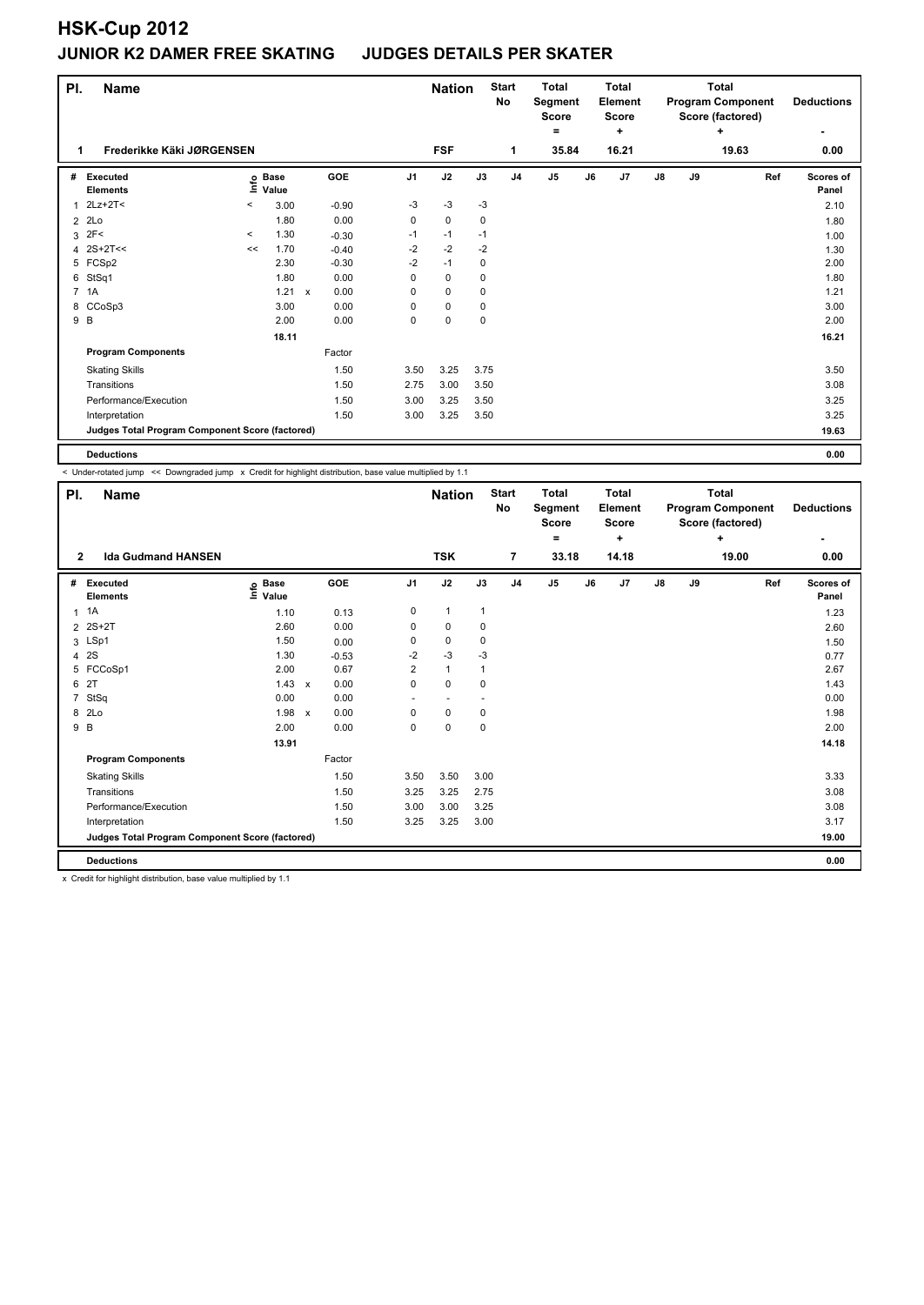| PI. | <b>Name</b>                                     |                   | <b>Start</b><br>Total<br><b>Nation</b><br>No<br>Segment<br>Score<br>= |         |                |              | <b>Total</b><br>Element<br><b>Score</b><br>٠ |                |                | <b>Total</b><br><b>Program Component</b><br>Score (factored)<br>÷ | <b>Deductions</b> |    |    |       |                    |
|-----|-------------------------------------------------|-------------------|-----------------------------------------------------------------------|---------|----------------|--------------|----------------------------------------------|----------------|----------------|-------------------------------------------------------------------|-------------------|----|----|-------|--------------------|
| 3   | Sidse Marie Neumann NIELSEN                     |                   |                                                                       |         |                | <b>TSK</b>   |                                              | 4              | 32.67          |                                                                   | 12.92             |    |    | 19.75 | 0.00               |
|     | # Executed<br><b>Elements</b>                   | e Base<br>⊆ Value |                                                                       | GOE     | J <sub>1</sub> | J2           | J3                                           | J <sub>4</sub> | J <sub>5</sub> | J6                                                                | J7                | J8 | J9 | Ref   | Scores of<br>Panel |
|     | 1 CSp2                                          | 1.80              |                                                                       | 0.50    | 1              | $\mathbf{1}$ | $\mathbf{1}$                                 |                |                |                                                                   |                   |    |    |       | 2.30               |
|     | 2 2T                                            | 1.30              |                                                                       | 0.00    | 0              | $\mathbf 0$  | 0                                            |                |                |                                                                   |                   |    |    |       | 1.30               |
|     | 3 <sup>2</sup>                                  | 1.30              |                                                                       | 0.00    | 0              | $\mathbf 0$  | 0                                            |                |                |                                                                   |                   |    |    |       | 1.30               |
|     | 4 1A                                            | 1.10              |                                                                       | 0.00    | 0              | $\pmb{0}$    | 0                                            |                |                |                                                                   |                   |    |    |       | 1.10               |
| 5   | 2Lo                                             | 1.98              | $\mathsf{x}$                                                          | 0.00    | 0              | $\mathbf 0$  | 0                                            |                |                |                                                                   |                   |    |    |       | 1.98               |
| 6   | $2S+1T$                                         | 1.87              | $\mathsf{x}$                                                          | 0.00    | 0              | $\mathbf 0$  | 0                                            |                |                |                                                                   |                   |    |    |       | 1.87               |
|     | 7 StSqB                                         | 1.50              |                                                                       | $-0.30$ | $-1$           | $-1$         | $-1$                                         |                |                |                                                                   |                   |    |    |       | 1.20               |
|     | 8 CCoSpB                                        | 1.70              |                                                                       | 0.17    | 0              | $\mathbf 0$  | 1                                            |                |                |                                                                   |                   |    |    |       | 1.87               |
|     |                                                 | 12.55             |                                                                       |         |                |              |                                              |                |                |                                                                   |                   |    |    |       | 12.92              |
|     | <b>Program Components</b>                       |                   |                                                                       | Factor  |                |              |                                              |                |                |                                                                   |                   |    |    |       |                    |
|     | <b>Skating Skills</b>                           |                   |                                                                       | 1.50    | 3.25           | 3.50         | 3.25                                         |                |                |                                                                   |                   |    |    |       | 3.33               |
|     | Transitions                                     |                   |                                                                       | 1.50    | 3.00           | 3.00         | 3.25                                         |                |                |                                                                   |                   |    |    |       | 3.08               |
|     | Performance/Execution                           |                   |                                                                       | 1.50    | 3.25           | 3.25         | 3.75                                         |                |                |                                                                   |                   |    |    |       | 3.42               |
|     | Interpretation                                  |                   |                                                                       | 1.50    | 3.00           | 3.50         | 3.50                                         |                |                |                                                                   |                   |    |    |       | 3.33               |
|     | Judges Total Program Component Score (factored) |                   |                                                                       |         |                |              |                                              |                |                |                                                                   |                   |    |    |       | 19.75              |
|     | <b>Deductions</b>                               |                   |                                                                       |         |                |              |                                              |                |                |                                                                   |                   |    |    |       | 0.00               |

x Credit for highlight distribution, base value multiplied by 1.1

| PI.            | <b>Name</b>                                     |                                   |                   |                | <b>Nation</b> |      | <b>Start</b><br>No | <b>Total</b><br>Segment<br><b>Score</b><br>= |    | <b>Total</b><br>Element<br><b>Score</b><br>÷ |               |    | <b>Total</b><br><b>Program Component</b><br>Score (factored)<br>٠ | <b>Deductions</b>  |
|----------------|-------------------------------------------------|-----------------------------------|-------------------|----------------|---------------|------|--------------------|----------------------------------------------|----|----------------------------------------------|---------------|----|-------------------------------------------------------------------|--------------------|
| 4              | Line D. WINTHER                                 |                                   |                   |                | <b>FSF</b>    |      | 3                  | 32.01                                        |    | 16.63                                        |               |    | 17.38                                                             | 2.00               |
| #              | Executed<br><b>Elements</b>                     | e Base<br>⊆ Value<br>Value        | GOE               | J <sub>1</sub> | J2            | J3   | J <sub>4</sub>     | J <sub>5</sub>                               | J6 | J7                                           | $\mathsf{J}8$ | J9 | Ref                                                               | Scores of<br>Panel |
| $\mathbf{1}$   | 2S                                              | 1.30                              | 0.00              | 0              | $\pmb{0}$     | 0    |                    |                                              |    |                                              |               |    |                                                                   | 1.30               |
| $\overline{2}$ | $2Lz+2T$                                        | 3.40                              | 0.00              | 0              | $\pmb{0}$     | 0    |                    |                                              |    |                                              |               |    |                                                                   | 3.40               |
|                | 3 2F                                            | 1.80                              | $-0.90$           | -3             | $-3$          | -3   |                    |                                              |    |                                              |               |    |                                                                   | 0.90               |
| 4              | 1Lo                                             | 0.50                              | 0.00              | 0              | 0             | 0    |                    |                                              |    |                                              |               |    |                                                                   | 0.50               |
| 5              | FCCoSp3                                         | 3.00                              | $-0.20$           | $-1$           | $-1$          | 0    |                    |                                              |    |                                              |               |    |                                                                   | 2.80               |
| 6              | 2S                                              | 1.43<br>$\boldsymbol{\mathsf{x}}$ | $-0.60$           | -3             | -3            | -3   |                    |                                              |    |                                              |               |    |                                                                   | 0.83               |
| $\overline{7}$ | StSq2                                           | 2.60                              | $-0.10$           | $\Omega$       | $\mathbf 0$   | $-1$ |                    |                                              |    |                                              |               |    |                                                                   | 2.50               |
| 8              | CCoSp2                                          | 2.50                              | $-0.10$           | 0              | $\mathbf 0$   | $-1$ |                    |                                              |    |                                              |               |    |                                                                   | 2.40               |
|                | 9 B                                             | 2.00                              | 0.00              | 0              | $\mathbf 0$   | 0    |                    |                                              |    |                                              |               |    |                                                                   | 2.00               |
|                |                                                 | 18.53                             |                   |                |               |      |                    |                                              |    |                                              |               |    |                                                                   | 16.63              |
|                | <b>Program Components</b>                       |                                   | Factor            |                |               |      |                    |                                              |    |                                              |               |    |                                                                   |                    |
|                | <b>Skating Skills</b>                           |                                   | 1.50              | 3.25           | 3.00          | 3.50 |                    |                                              |    |                                              |               |    |                                                                   | 3.25               |
|                | Transitions                                     |                                   | 1.50              | 3.00           | 2.75          | 3.25 |                    |                                              |    |                                              |               |    |                                                                   | 3.00               |
|                | Performance/Execution                           |                                   | 1.50              | 2.50           | 2.50          | 3.25 |                    |                                              |    |                                              |               |    |                                                                   | 2.75               |
|                | Interpretation                                  |                                   | 1.50              | 2.25           | 2.25          | 3.25 |                    |                                              |    |                                              |               |    |                                                                   | 2.58               |
|                | Judges Total Program Component Score (factored) |                                   |                   |                |               |      |                    |                                              |    |                                              |               |    |                                                                   | 17.38              |
|                | <b>Deductions</b>                               |                                   | $-2.00$<br>Falls: |                |               |      |                    |                                              |    |                                              |               |    |                                                                   | $-2.00$            |

x Credit for highlight distribution, base value multiplied by 1.1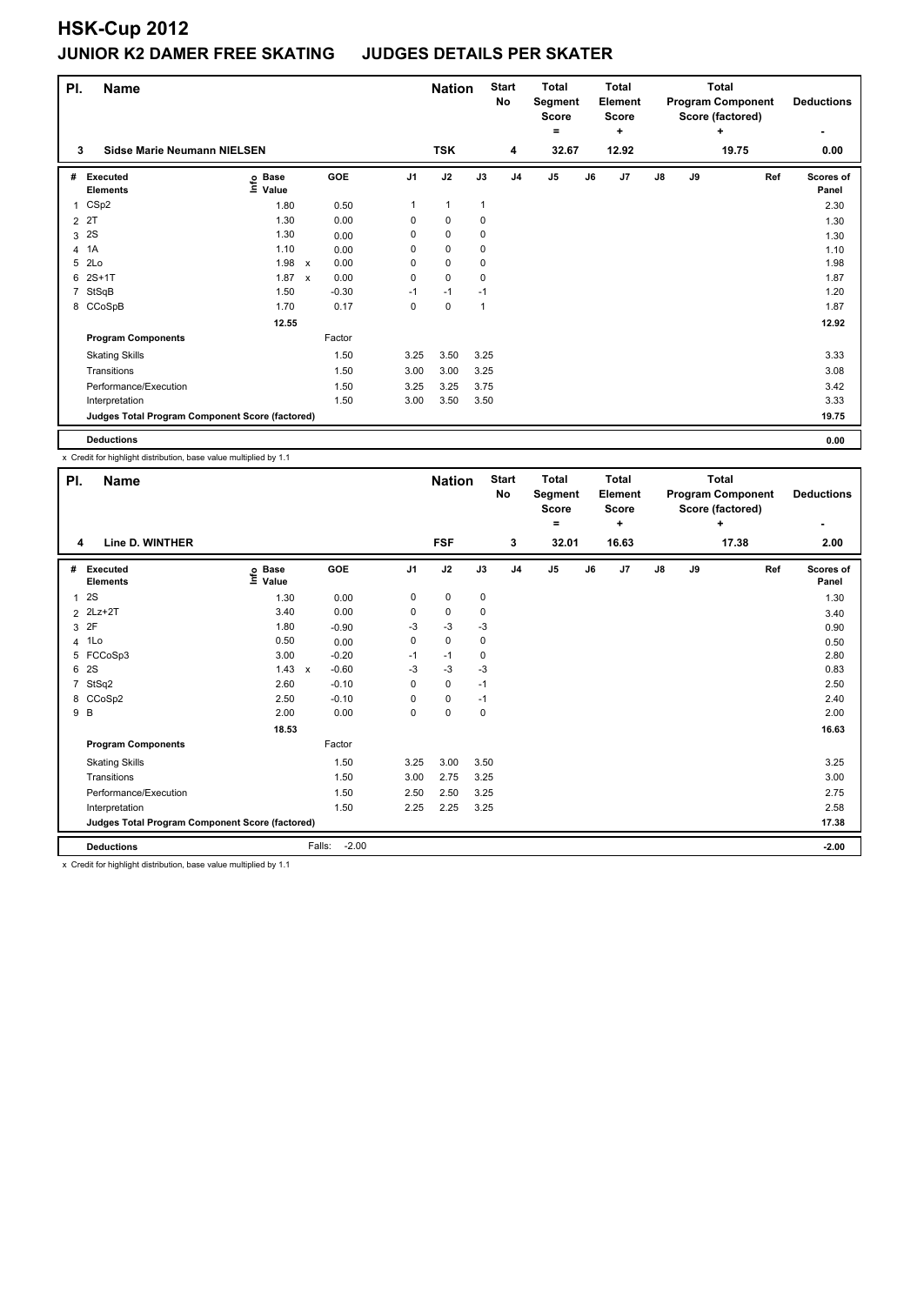| PI.            | <b>Name</b>                                     |                                                    |              |            |                | <b>Nation</b> |              | <b>Start</b><br><b>No</b> | <b>Total</b><br>Segment<br><b>Score</b> |    | Total<br>Element<br><b>Score</b> |               | Total<br><b>Program Component</b><br>Score (factored) | <b>Deductions</b> |                    |
|----------------|-------------------------------------------------|----------------------------------------------------|--------------|------------|----------------|---------------|--------------|---------------------------|-----------------------------------------|----|----------------------------------|---------------|-------------------------------------------------------|-------------------|--------------------|
|                |                                                 |                                                    |              |            |                |               |              |                           | Ξ.                                      |    | ٠                                |               |                                                       | ÷                 |                    |
| 5              | Amanda Engstrøm SØRENSEN                        |                                                    |              |            |                | <b>RSI</b>    |              | $\mathbf{2}$              | 31.98                                   |    | 13.96                            |               |                                                       | 18.02             | 0.00               |
| #              | Executed<br><b>Elements</b>                     | $\frac{6}{5}$ Base<br>$\frac{5}{5}$ Value<br>Value |              | <b>GOE</b> | J <sub>1</sub> | J2            | J3           | J <sub>4</sub>            | J <sub>5</sub>                          | J6 | J7                               | $\mathsf{J}8$ | J9                                                    | Ref               | Scores of<br>Panel |
| 1              | 1A                                              | 1.10                                               |              | 0.13       | $\mathbf{1}$   | $\mathbf 0$   | $\mathbf{1}$ |                           |                                         |    |                                  |               |                                                       |                   | 1.23               |
| $\overline{2}$ | 2Lo+2Lo                                         | 3.60                                               |              | $-0.30$    | $-1$           | $-1$          | $-1$         |                           |                                         |    |                                  |               |                                                       |                   | 3.30               |
|                | 3 FCCoSp1                                       | 2.00                                               |              | 0.00       | 0              | $\mathbf 0$   | 0            |                           |                                         |    |                                  |               |                                                       |                   | 2.00               |
| 4              | 2S                                              | 1.30                                               |              | $-0.07$    | 0              | $\mathbf 0$   | $-1$         |                           |                                         |    |                                  |               |                                                       |                   | 1.23               |
| 5              | CCoSp1                                          | 2.00                                               |              | $-0.30$    | $-1$           | $-1$          | $-1$         |                           |                                         |    |                                  |               |                                                       |                   | 1.70               |
| 6              | 1Lz                                             | 0.66                                               | $\mathsf{x}$ | $-0.30$    | $-3$           | $-3$          | $-3$         |                           |                                         |    |                                  |               |                                                       |                   | 0.36               |
| 7              | StSqB                                           | 1.50                                               |              | $-0.10$    | 0              | $\pmb{0}$     | $-1$         |                           |                                         |    |                                  |               |                                                       |                   | 1.40               |
| 8              | 2S+SEQ                                          | 1.14                                               | $\mathsf{x}$ | $-0.40$    | $-2$           | $-2$          | $-2$         |                           |                                         |    |                                  |               |                                                       |                   | 0.74               |
| 9 B            |                                                 | 2.00                                               |              | 0.00       | 0              | $\pmb{0}$     | 0            |                           |                                         |    |                                  |               |                                                       |                   | 2.00               |
|                |                                                 | 15.30                                              |              |            |                |               |              |                           |                                         |    |                                  |               |                                                       |                   | 13.96              |
|                | <b>Program Components</b>                       |                                                    |              | Factor     |                |               |              |                           |                                         |    |                                  |               |                                                       |                   |                    |
|                | <b>Skating Skills</b>                           |                                                    |              | 1.50       | 3.25           | 3.00          | 3.25         |                           |                                         |    |                                  |               |                                                       |                   | 3.17               |
|                | Transitions                                     |                                                    |              | 1.50       | 3.00           | 3.25          | 3.50         |                           |                                         |    |                                  |               |                                                       |                   | 3.25               |
|                | Performance/Execution                           |                                                    |              | 1.50       | 2.50           | 2.75          | 3.00         |                           |                                         |    |                                  |               |                                                       |                   | 2.75               |
|                | Interpretation                                  |                                                    |              | 1.50       | 2.75           | 2.75          | 3.00         |                           |                                         |    |                                  |               |                                                       |                   | 2.83               |
|                | Judges Total Program Component Score (factored) |                                                    |              |            |                |               |              |                           |                                         |    |                                  |               |                                                       |                   | 18.02              |
|                | <b>Deductions</b>                               |                                                    |              |            |                |               |              |                           |                                         |    |                                  |               |                                                       |                   | 0.00               |

x Credit for highlight distribution, base value multiplied by 1.1

| PI.            | <b>Name</b>                                                                                                                                                                                                                   |          |                      |                           |            |                | <b>Nation</b> |      | <b>Start</b><br>No | <b>Total</b><br>Segment<br><b>Score</b><br>۰ |    | <b>Total</b><br>Element<br><b>Score</b><br>÷ |    |    | <b>Total</b><br><b>Program Component</b><br>Score (factored)<br>÷ | <b>Deductions</b><br>۰ |
|----------------|-------------------------------------------------------------------------------------------------------------------------------------------------------------------------------------------------------------------------------|----------|----------------------|---------------------------|------------|----------------|---------------|------|--------------------|----------------------------------------------|----|----------------------------------------------|----|----|-------------------------------------------------------------------|------------------------|
| 6              | Veronica Humlebæk JENSEN                                                                                                                                                                                                      |          |                      |                           |            |                | <b>RSI</b>    |      | 5                  | 31.80                                        |    | 15.55                                        |    |    | 16.25                                                             | 0.00                   |
| #              | Executed<br><b>Elements</b>                                                                                                                                                                                                   | lnfo     | <b>Base</b><br>Value |                           | <b>GOE</b> | J <sub>1</sub> | J2            | J3   | J <sub>4</sub>     | J <sub>5</sub>                               | J6 | J <sub>7</sub>                               | J8 | J9 | Ref                                                               | Scores of<br>Panel     |
| $\overline{1}$ | 2F<                                                                                                                                                                                                                           | $\,<$    | 1.30                 |                           | $-0.30$    | $-1$           | $-1$          | $-1$ |                    |                                              |    |                                              |    |    |                                                                   | 1.00                   |
|                | 2 FCoSp1                                                                                                                                                                                                                      |          | 1.70                 |                           | $-0.40$    | $-2$           | $-1$          | $-1$ |                    |                                              |    |                                              |    |    |                                                                   | 1.30                   |
| 3              | StSqB                                                                                                                                                                                                                         |          | 1.50                 |                           | $-0.10$    | 0              | $\mathbf 0$   | $-1$ |                    |                                              |    |                                              |    |    |                                                                   | 1.40                   |
|                | 4 2Lo+2T<                                                                                                                                                                                                                     | $\,<\,$  | 2.97                 | $\mathbf{x}$              | $-0.60$    | $-2$           | $-2$          | $-2$ |                    |                                              |    |                                              |    |    |                                                                   | 2.37                   |
|                | $5$ 2T+2T<                                                                                                                                                                                                                    | $\hat{}$ | 2.42                 | $\mathsf{x}$              | $-0.33$    | -2             | $-2$          | $-1$ |                    |                                              |    |                                              |    |    |                                                                   | 2.09                   |
| 6              | 2Lo                                                                                                                                                                                                                           |          | 1.98                 | $\boldsymbol{\mathsf{x}}$ | $-0.20$    | 0              | $-1$          | $-1$ |                    |                                              |    |                                              |    |    |                                                                   | 1.78                   |
|                | 7 1A                                                                                                                                                                                                                          |          | 1.21                 | $\mathsf{x}$              | 0.00       | $\Omega$       | $\mathbf 0$   | 0    |                    |                                              |    |                                              |    |    |                                                                   | 1.21                   |
| 8              | CCoSp2                                                                                                                                                                                                                        |          | 2.50                 |                           | $-0.10$    | $-1$           | 0             | 0    |                    |                                              |    |                                              |    |    |                                                                   | 2.40                   |
| 9 B            |                                                                                                                                                                                                                               |          | 2.00                 |                           | 0.00       | 0              | $\pmb{0}$     | 0    |                    |                                              |    |                                              |    |    |                                                                   | 2.00                   |
|                |                                                                                                                                                                                                                               |          | 17.58                |                           |            |                |               |      |                    |                                              |    |                                              |    |    |                                                                   | 15.55                  |
|                | <b>Program Components</b>                                                                                                                                                                                                     |          |                      |                           | Factor     |                |               |      |                    |                                              |    |                                              |    |    |                                                                   |                        |
|                | <b>Skating Skills</b>                                                                                                                                                                                                         |          |                      |                           | 1.50       | 3.00           | 3.00          | 3.00 |                    |                                              |    |                                              |    |    |                                                                   | 3.00                   |
|                | Transitions                                                                                                                                                                                                                   |          |                      |                           | 1.50       | 2.25           | 2.50          | 3.00 |                    |                                              |    |                                              |    |    |                                                                   | 2.58                   |
|                | Performance/Execution                                                                                                                                                                                                         |          |                      |                           | 1.50       | 2.50           | 2.50          | 2.75 |                    |                                              |    |                                              |    |    |                                                                   | 2.58                   |
|                | Interpretation                                                                                                                                                                                                                |          |                      |                           | 1.50       | 2.50           | 2.75          | 2.75 |                    |                                              |    |                                              |    |    |                                                                   | 2.67                   |
|                | Judges Total Program Component Score (factored)                                                                                                                                                                               |          |                      |                           |            |                |               |      |                    |                                              |    |                                              |    |    |                                                                   | 16.25                  |
|                | <b>Deductions</b>                                                                                                                                                                                                             |          |                      |                           |            |                |               |      |                    |                                              |    |                                              |    |    |                                                                   | 0.00                   |
|                | a material property of the contract of the second contract of the contract of the contract of the contract of the contract of the contract of the contract of the contract of the contract of the contract of the contract of |          |                      |                           |            |                |               |      |                    |                                              |    |                                              |    |    |                                                                   |                        |

< Under-rotated jump x Credit for highlight distribution, base value multiplied by 1.1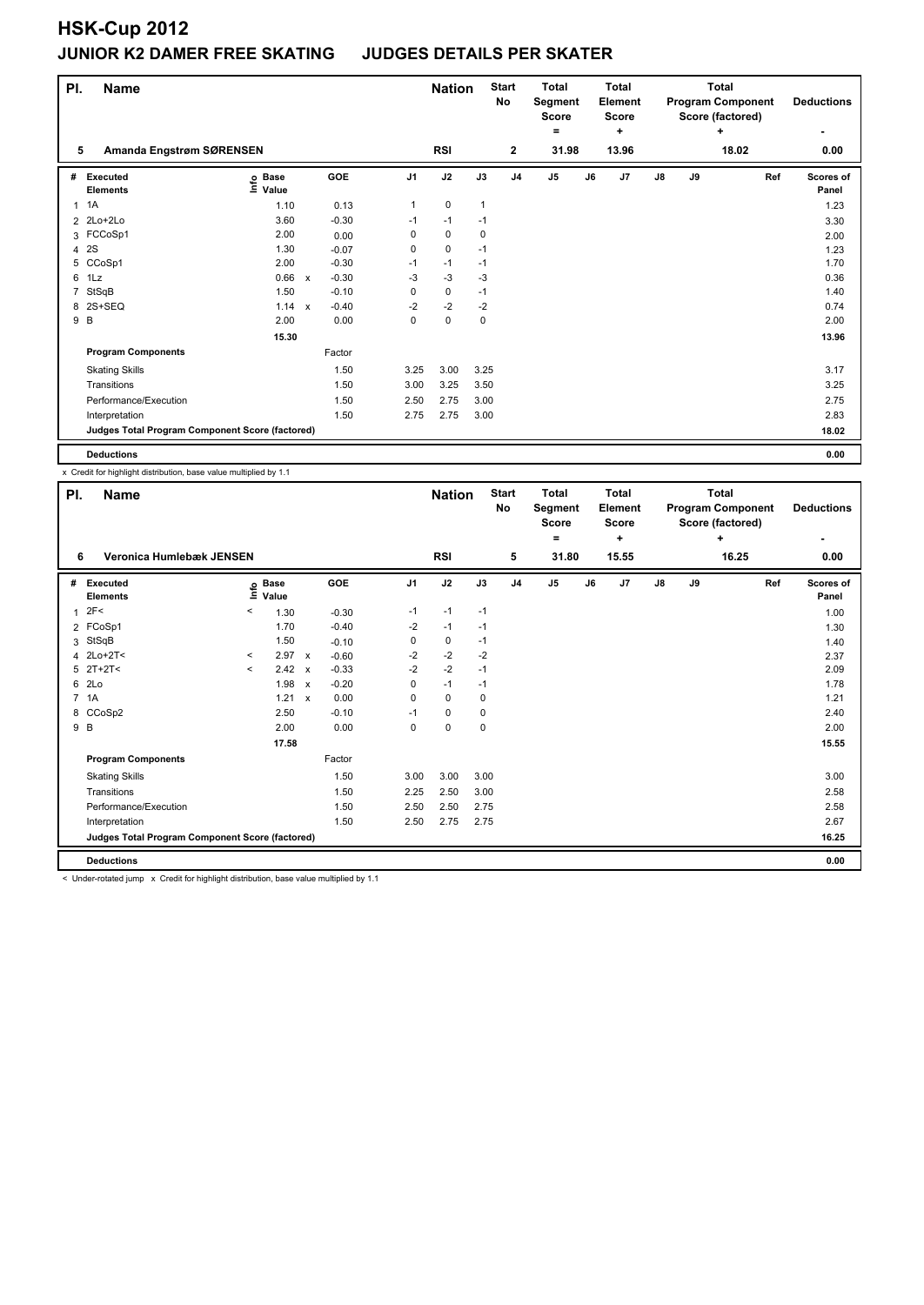| PI.            | Name                                            |         |                                  |                           |            |                | <b>Nation</b> |             | <b>Start</b><br>No | <b>Total</b><br>Segment<br><b>Score</b><br>۰ |    | Total<br>Element<br><b>Score</b><br>÷ |    |    | <b>Total</b><br><b>Program Component</b><br>Score (factored)<br>٠ | <b>Deductions</b><br>٠    |
|----------------|-------------------------------------------------|---------|----------------------------------|---------------------------|------------|----------------|---------------|-------------|--------------------|----------------------------------------------|----|---------------------------------------|----|----|-------------------------------------------------------------------|---------------------------|
| 7              | Sofie Berggreen JENSEN                          |         |                                  |                           |            |                | <b>ESK</b>    |             | 9                  | 25.01                                        |    | 8.00                                  |    |    | 18.01                                                             | 1.00                      |
| #              | Executed<br><b>Elements</b>                     |         | <b>Base</b><br>e Base<br>⊑ Value |                           | <b>GOE</b> | J <sub>1</sub> | J2            | J3          | J <sub>4</sub>     | J <sub>5</sub>                               | J6 | J <sub>7</sub>                        | J8 | J9 | Ref                                                               | <b>Scores of</b><br>Panel |
| 1              | $2T+1T$                                         |         | 1.70                             |                           | $-0.07$    | 0              | 0             | $-1$        |                    |                                              |    |                                       |    |    |                                                                   | 1.63                      |
| 2              | 2S                                              |         | 1.30                             |                           | $-0.60$    | -3             | $-3$          | $-3$        |                    |                                              |    |                                       |    |    |                                                                   | 0.70                      |
| 3              | 1F                                              |         | 0.50                             |                           | 0.00       | 0              | $\mathbf 0$   | $\mathbf 0$ |                    |                                              |    |                                       |    |    |                                                                   | 0.50                      |
|                | 4 CSp1                                          |         | 1.40                             |                           | $-0.30$    | $-1$           | $-1$          | $-1$        |                    |                                              |    |                                       |    |    |                                                                   | 1.10                      |
| 5              | 2Lo<                                            | $\prec$ | 1.43                             | $\mathsf{x}$              | $-0.90$    | -3             | $-3$          | $-3$        |                    |                                              |    |                                       |    |    |                                                                   | 0.53                      |
| 6              | CCoSp1                                          |         | 2.00                             |                           | $-0.80$    | $-3$           | $-3$          | $-2$        |                    |                                              |    |                                       |    |    |                                                                   | 1.20                      |
| $\overline{7}$ | StSqB                                           |         | 1.50                             |                           | $-0.10$    | 0              | $\mathbf 0$   | $-1$        |                    |                                              |    |                                       |    |    |                                                                   | 1.40                      |
|                | 8 1A                                            |         | 1.21                             | $\boldsymbol{\mathsf{x}}$ | $-0.27$    | $-1$           | $-1$          | $-2$        |                    |                                              |    |                                       |    |    |                                                                   | 0.94                      |
|                |                                                 |         | 11.04                            |                           |            |                |               |             |                    |                                              |    |                                       |    |    |                                                                   | 8.00                      |
|                | <b>Program Components</b>                       |         |                                  |                           | Factor     |                |               |             |                    |                                              |    |                                       |    |    |                                                                   |                           |
|                | <b>Skating Skills</b>                           |         |                                  |                           | 1.50       | 3.25           | 3.25          | 3.00        |                    |                                              |    |                                       |    |    |                                                                   | 3.17                      |
|                | Transitions                                     |         |                                  |                           | 1.50       | 3.00           | 3.00          | 2.75        |                    |                                              |    |                                       |    |    |                                                                   | 2.92                      |
|                | Performance/Execution                           |         |                                  |                           | 1.50       | 3.00           | 3.25          | 3.00        |                    |                                              |    |                                       |    |    |                                                                   | 3.08                      |
|                | Interpretation                                  |         |                                  |                           | 1.50       | 2.75           | 3.00          | 2.75        |                    |                                              |    |                                       |    |    |                                                                   | 2.83                      |
|                | Judges Total Program Component Score (factored) |         |                                  |                           |            |                |               |             |                    |                                              |    |                                       |    |    |                                                                   | 18.01                     |
|                | <b>Deductions</b>                               |         |                                  | Falls:                    | $-1.00$    |                |               |             |                    |                                              |    |                                       |    |    |                                                                   | $-1.00$                   |

< Under-rotated jump x Credit for highlight distribution, base value multiplied by 1.1

| PI.            | <b>Name</b>                                     |          |                   |                           |         |                | <b>Nation</b> |      | <b>Start</b><br>No | <b>Total</b><br>Segment<br><b>Score</b><br>٠ |    | <b>Total</b><br><b>Element</b><br><b>Score</b><br>÷ |    | <b>Total</b><br><b>Program Component</b><br>Score (factored) | <b>Deductions</b> |                           |
|----------------|-------------------------------------------------|----------|-------------------|---------------------------|---------|----------------|---------------|------|--------------------|----------------------------------------------|----|-----------------------------------------------------|----|--------------------------------------------------------------|-------------------|---------------------------|
| 8              | <b>Signe Rubin SCHWARTZ</b>                     |          |                   |                           |         |                | <b>ESK</b>    |      | 6                  | 22.80                                        |    | 10.55                                               |    |                                                              | 13.25             | 1.00                      |
| #              | <b>Executed</b><br><b>Elements</b>              |          | e Base<br>⊆ Value |                           | GOE     | J <sub>1</sub> | J2            | J3   | J <sub>4</sub>     | J <sub>5</sub>                               | J6 | J <sub>7</sub>                                      | J8 | J9                                                           | Ref               | <b>Scores of</b><br>Panel |
| $\mathbf{1}$   | 2Lz                                             |          | 2.10              |                           | $-0.30$ | $-1$           | $-1$          | $-1$ |                    |                                              |    |                                                     |    |                                                              |                   | 1.80                      |
|                | $2$ 2F<                                         | $\hat{}$ | 1.30              |                           | $-0.90$ | -3             | $-3$          | $-3$ |                    |                                              |    |                                                     |    |                                                              |                   | 0.40                      |
| 3              | 2S                                              |          | 1.30              |                           | $-0.13$ | 0              | $-1$          | $-1$ |                    |                                              |    |                                                     |    |                                                              |                   | 1.17                      |
|                | 4 1A+1T                                         |          | 1.50              |                           | 0.00    | 0              | $\mathbf 0$   | 0    |                    |                                              |    |                                                     |    |                                                              |                   | 1.50                      |
| 5              | CCoSp1                                          |          | 2.00              |                           | $-0.30$ | $-2$           | $-1$          | 0    |                    |                                              |    |                                                     |    |                                                              |                   | 1.70                      |
| 6              | 2Lo                                             |          | 1.98              | $\boldsymbol{\mathsf{x}}$ | $-0.70$ | $-2$           | $-2$          | $-3$ |                    |                                              |    |                                                     |    |                                                              |                   | 1.28                      |
| $\overline{7}$ | StSq1                                           |          | 1.80              |                           | $-0.30$ | $-1$           | $-1$          | $-1$ |                    |                                              |    |                                                     |    |                                                              |                   | 1.50                      |
|                | 8 FCSpB                                         |          | 1.60              |                           | $-0.40$ | $-1$           | $-1$          | $-2$ |                    |                                              |    |                                                     |    |                                                              |                   | 1.20                      |
|                |                                                 |          | 13.58             |                           |         |                |               |      |                    |                                              |    |                                                     |    |                                                              |                   | 10.55                     |
|                | <b>Program Components</b>                       |          |                   |                           | Factor  |                |               |      |                    |                                              |    |                                                     |    |                                                              |                   |                           |
|                | <b>Skating Skills</b>                           |          |                   |                           | 1.50    | 2.50           | 2.50          | 2.75 |                    |                                              |    |                                                     |    |                                                              |                   | 2.58                      |
|                | Transitions                                     |          |                   |                           | 1.50    | 2.25           | 2.25          | 2.25 |                    |                                              |    |                                                     |    |                                                              |                   | 2.25                      |
|                | Performance/Execution                           |          |                   |                           | 1.50    | 2.00           | 2.25          | 2.00 |                    |                                              |    |                                                     |    |                                                              |                   | 2.08                      |
|                | Interpretation                                  |          |                   |                           | 1.50    | 1.75           | 2.00          | 2.00 |                    |                                              |    |                                                     |    |                                                              |                   | 1.92                      |
|                | Judges Total Program Component Score (factored) |          |                   |                           |         |                |               |      |                    |                                              |    |                                                     |    |                                                              |                   | 13.25                     |
|                | <b>Deductions</b>                               |          |                   | Falls:                    | $-1.00$ |                |               |      |                    |                                              |    |                                                     |    |                                                              |                   | $-1.00$                   |

< Under-rotated jump x Credit for highlight distribution, base value multiplied by 1.1